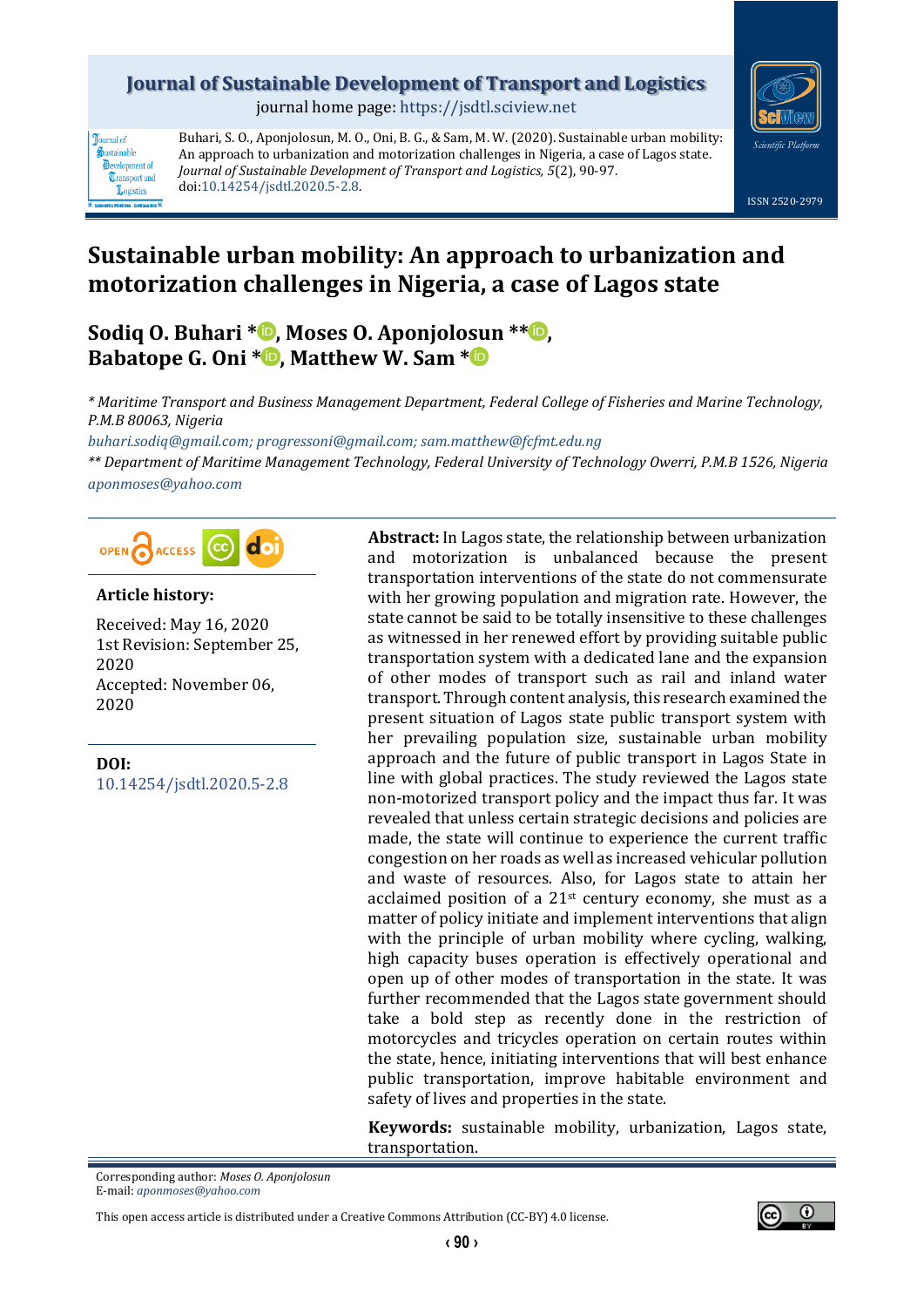# **1. Introduction**

Urban mobility planning is a focus on people, not vehicles. Lagos State being the 5<sup>th</sup> largest city in Africa with an estimated population of about 20 million people but unfortunately a significant number of this population are lost to road crashes and resources are wasted as a result of the present transportation system where intra-city movement are marred by consistent congestions. Ajala (2018) stated that the demand for transportation has not been met with supply, rather traffic congestion, pollution and social inequalities are the reflection of the city mobility. According to Etim (2019) the growing population due to urbanization is over the supplies and amenities Lagos state could provide. Jeekel (2017) was of the opinion that increase in the number of urban dwellers pose a great challenge in achieving sustainability. Nijkamp et al (n.d) defined sustainable transport as an acceptable level of social cost with the mobility of goods and people. Social costs can be explained in respect to damage of environmental quality such as emission of  $CO<sub>2</sub>$  which negatively affect the quality of air or noise pollution affecting the local quality of life. Furthermore, increase in fatality rate as a result of accident or congestion which has huge effect on economic activities are categorized as the element of social cost. On the other hand, urgent steps are required to ensure more equitable allocation of road spaces by incorporating a purpose driven road design with a strong focus on walking, cycling, efficient public transport planning, design management, financing transport projects and implementation.

#### **2. Problem statement**

Lagos state faces varied transportation and pedestrian challenges especially as it concerns developing a public transport system that is efficient, acceptable and accessible to her growing population as well as facilitate continued economic growth. The present trend is such that the available public transportation model is insufficient for the growing motorization need. The existing and on-going dedicated lane construction could only be sufficient if government initiate interventions that encourages modal split (i.e. a situation where individual car owners drops their vehicles for public transportation). Unfortunately, government at federal and state levels are building roads for vehicles rather than for individuals which is not a catalyst for sustainable transportation system, what this means is that the current system permits individuals to have control over their journeys. The causes of the present trends are not limited to the following; increase personal vehicle ownership and ridership, lack of a pooling vehicle system, lack of a conducive environment for cycling and walking, high rate of para-transit operations, lack of 24hours operational cities.

#### **3. Objectives**

By examining sustainable urban mobility in Lagos state, this study is expected to;

- i. examine a sustainable environmentally friendly transport system;
- ii. identify best practices in the management of traffic and reduce the rate of accidents on the road.

#### **4. Conceptual review**

Urbanization refers to the increasing number of people living in urban areas. It predominantly results in the physical growth of urban areas. It also symbolizes a population shift from rural to urban areas and the ways the authority adapts to this changes. More than half the world's population live in urban areas and this proportion is expected to grow (Stackey & Hire, 2014). Urban cities cannot attain her status without providing sustainable and achievable transport management system that requires traffic management, improved public transportation, intermodal transport system and intelligent transportation system that will facilitate improved mobility and transport infrastructures.

Motorization is the act of motorizing (the movement of persons) with the use of motor vehicles/automobiles. Motorization provides individual's flexible transportation in urban areas, stifle local development, increase pollution and create unprecedented safety hazards. Without careful attention to the motorization process, disaster looms for cities of the developing world; disaster from which the industrialized countries cannot be isolated.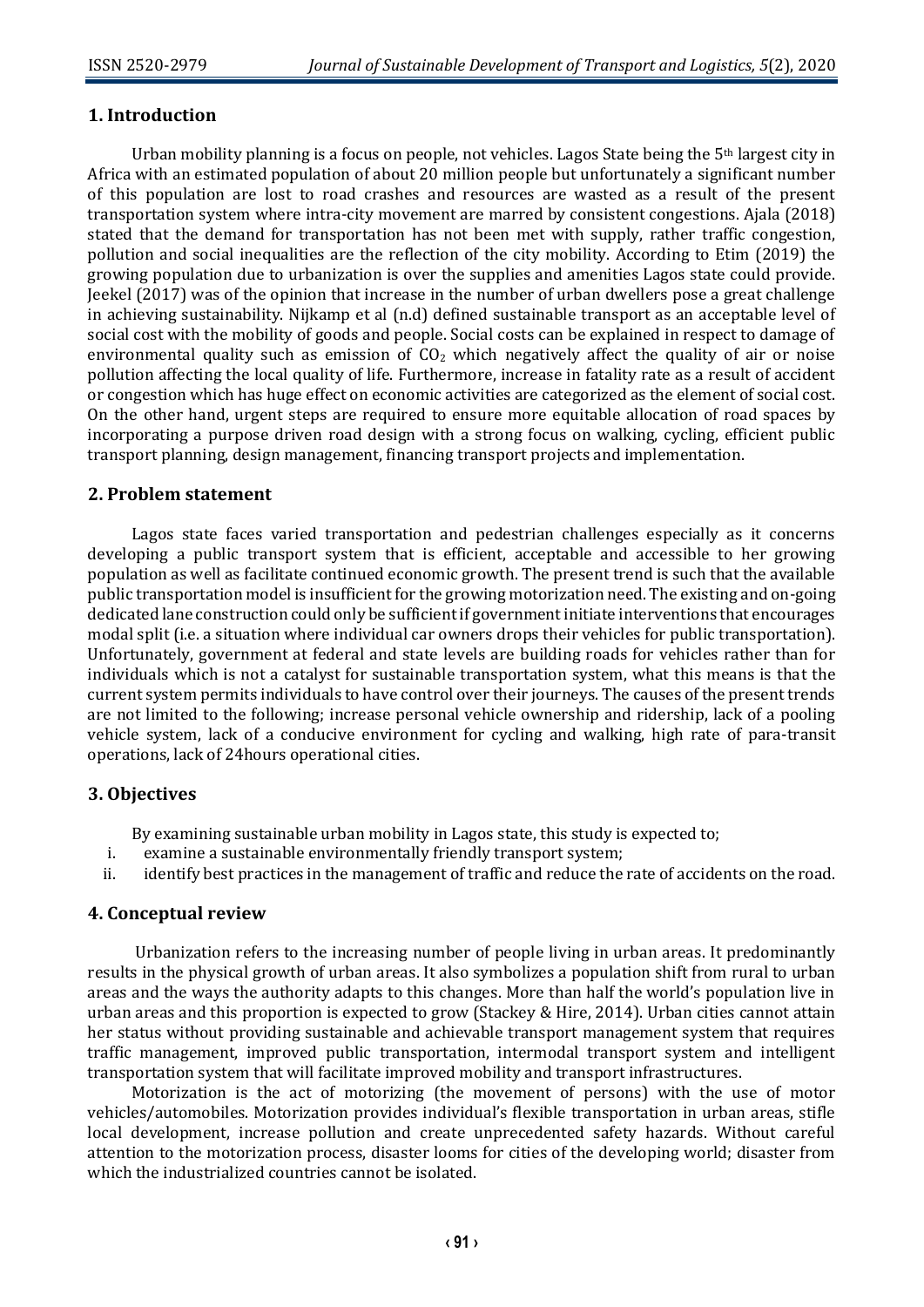Transportation means the movement of people and goods from one place to the other. It is concerned with movement and reaching destination. Transportation facilitates everything which is not limited to economic growth, wealth creation, human capital, agriculture and food security, industrialization and education. Henry Ford once cited that the United State doesn't have good roads because it's a rich country but, rich because it has built good roads. Herrero (2012) stated that transport is key to sustainable development as result of it socio-economic and environmental impact and its linkages with other sectors. Sustainable Mobility for All (2017) also alluded to the fact that the potential economic and social benefits of today's transport have been greatly eroded by social, health, environmental and economic losses associated with traffic congestion, air and noise pollution and road crashes.

Urban mobility is described as the lifeline of a modern cities, a critical economic factor, and a facilitator of smart and sustainable development. Planning a 21st century city that delivers effective and equitable urban mobility solution is one that requires innovation, collaborative eco-system approaches and strategies to meet city mobility through a safe, and secure public transport systems. Stucki (2015) posited that African cities are experiencing rapid and unplanned growth as a result of high pace of urbanization at both large and intermediate African cities. Accessibility and mobility are central to sustain urban development but most African cities display low levels of development and mobility when measured against the needs of their population (Stucki,2015). However, it must be noted that modern societies demand high degree of mobility of a variety of types essentially for adapting to social needs in order to ensure movement of people and goods in a safe environmentally friendly and economically efficient manner (Herrero, 2012). Sustainable development simply means meeting the needs of the present without compromising the ability of future generation to meet their needs (John, 2019). United Nations Secretary-General's High level Advisory Group on Sustainable Transport (2015) pointed out that sustainable transport drives sustainable development which is fundamental to meeting the needs of people in respect to their personal and economic lives while respecting the ability of the future generations to meet their needs.

#### **5. Urbanization and Motorization in Lagos state**

In Lagos State, there is substantial gap between the number of people using public transport in the cities and the available public infrastructure. This gap is as a result of the following:

- i. Significant growth in the urban population and influx in recent decades,
- ii. Excessive number of privately owned vehicles on the roads,
- iii. Lack of sustainable and effective public transport network,
- iv. Urban Mobility Challenges,
- v. Ineffective relationship between transportation and land use planning,
- vi. Lack of parking management approach,
- vii. Absence of long term/sustainable plan for transport system in the State.

There is need for the Lagos state government commitment in road design, road construction and expansion, urban planning; evident in the present administration is her "Traffic Management and Transportation" agenda targeted at improving the transportation network in the state in a bid to provide sustainable urban mobility in the state. This call if well conceptualized and implemented will signal Lagos as a model for other states of the federation.

This is a wakeup call to attract strategies and innovations that are targeted at alleviating transportation challenges in Lagos state with the prime motive of consolidating on existing bus reform model, improving traffic situation and promoting sustainable environment by stimulating effective public transportation system. Uma et al (2014) stated that transport infrastructure restructuring can be said to be positively related to alleviation of poverty considering the multiplier effect of its establishment in employment creation, productivity increase and income generation

Achieving sustainable energy-efficient and environmentally friendly transport systems is one of the global key aim. Sustainable Urban Mobility Plans (SUMPs) are instruments that contribute to reaching the climate and energy targets set by EU leadership. However, cities frequently face major barriers while creating their own sustainable urban mobility plans. Hence, the way out for the attainment of sustainable urban mobility is that public transportation must be designed to include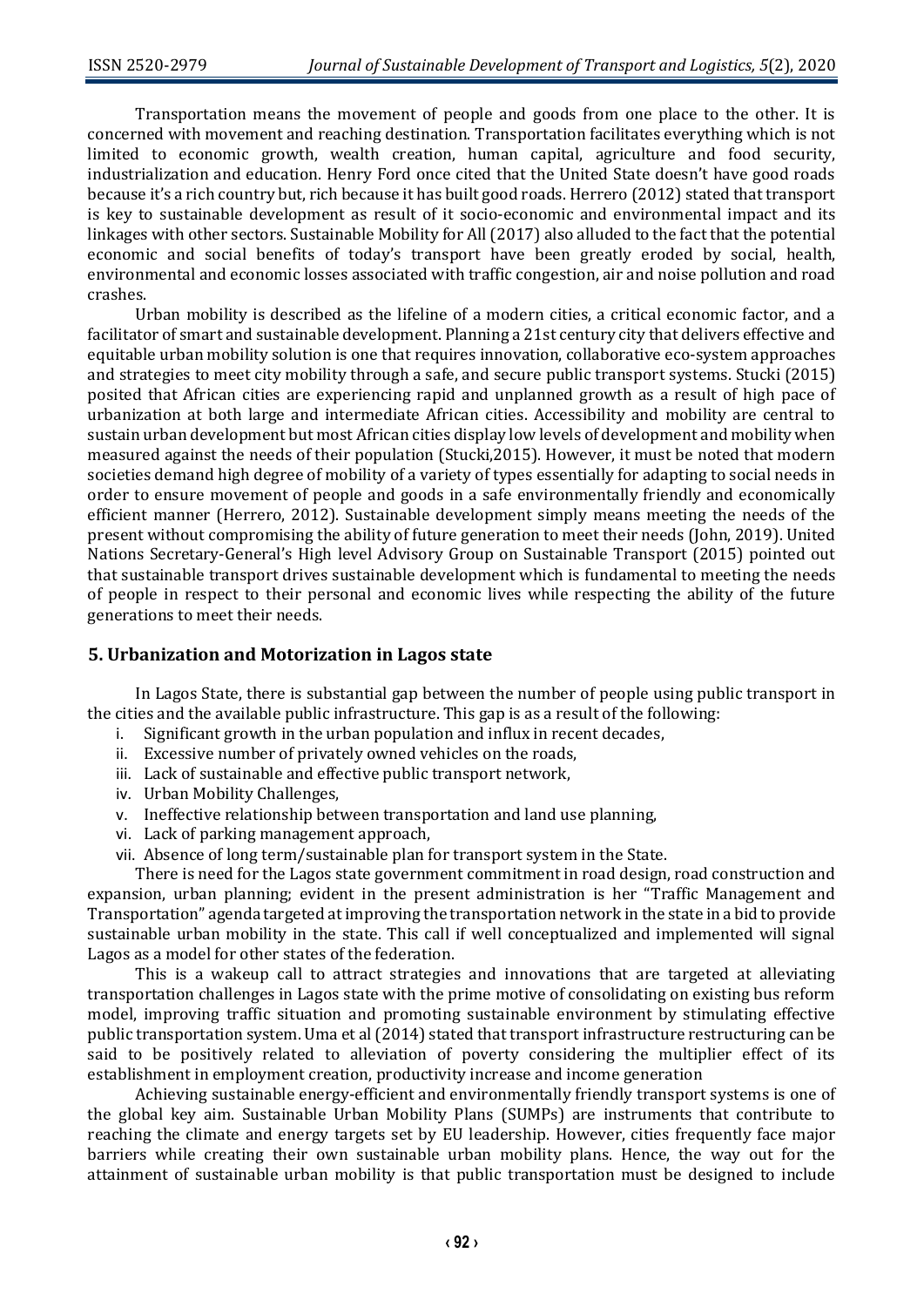cycling and walking as a better approach for transportation enhancement. The call for sustainable mobility is also supported by the following:

- 1. UN Resolutions on Public Transportation
- 2. The New Urban Agenda, 2016
- 3. 7 Targets of the Sustainable Development Goals (SDGs), 2016
- 4. The Future we want; Transport as a fundamental element in human development, 2012
- 5. UN High Level Committee on Sustainable Transport
- 6. The World Bicycle Day, 12th April, 2018

According to Pojani and Stead (2015) cities in developing countries are confronted with a rapid growth in transport-related challenges such as pollution, congestion, accidents, public transport decline, energy deletion and environmental degradation. Increase in the usage of car is aid to outpaced the development of urban road network with a growing concern of increase in pollution and urban environmental destruction due to the expansion of road infrastructure as necessitated the need for sustainable mobility which sought to ensure the mobility of population by reorienting transport demand towards safe and more environmentally friendly modes of transport (UNECE,2019). All of these point to one thing, that the car has become much of an enemy to humanity and the time is now to diversify to sustainable mode of transport.

The present operational transportation situation in Lagos state with the attendant vehicular and human population growth contributed to the incessant traffic congestion experienced on our roads on a daily basis as the operators are equally constituting public nuisance by flaunting traffic rules and regulations, environmental pollution, loss of man hours. Also, it threatens the safety of lives and properties and ultimately have negative impact on direct and indirect investment opportunities for the state thereby eroding public confidence in public transportation. Unless urgent and strategic steps are taken to address the status quo, we might be far from attaining the level of a  $21$ <sup>st</sup> century city has been projected by the present administration and this will further worsen the current traffic situation being witnessed in the Lagos state.

Furthermore, an evidence of one of the sustainable urban mobility is the relative peace and orderliness experienced on Ikorodu road which can be attributed to the operations of high capacity buses under the supervision of Lagos Metropolitan Transport Authority (LAMATA), Primero Transport Services and the recently introduced Lagos state Bus Service Limited (LBSL), an effort to consolidate the bus reform initiative. Hence, there is need for Government to consolidate on this approach by expanding her operational modalities to accommodate new investors or stakeholders.

The Lagos state government with her attendant challenges is expected to put structure/regulation in place as part of effort to implement the principle of sustainable urban mobility and to consolidate on her cardinal focus, hence, the Lagos state government should note that, the only way to encourage investment in the existing bus rapid transit (BRT) scheme is to enhance the operation by injecting more high capacity buses into the scheme and develop policy that are self-sustaining.

Successive government and governance in Lagos state understood the important of transportation especially public transport and has over the years developed strategies aimed at improving the public transport sector of the State. Hence, there are established effort by the state government and more importantly the present administration as witnessed in her Traffic Management and Transportation; Health and Environment; Education and Technology; Making Lagos 21st Century state; Security and Governance (T.H.E.M.E.S) agenda. However, the capital and labour investment placed on all modes of transport by Lagos state is an evidence that the government is actually targeting a sustainable urban mobility in line with the Global approach but more still needs to be done in areas of policy, political will and implementation of sustainable interventions.

It is important to specifically state some of the Lagos state government interventions and projects aimed at improving public transportation in the State which are not limited to the following:

The establishment of Lagos state Metropolitan Area Transport Authority (LAMATA) as the core regulatory body for Bus Rapid Transport (BRT) scheme in the state. Thereby ensuring that public transportation in Lagos State is redefined and operated in line with global standard.

b. The on-going construction of Lagos Rail Mass Transit (Urban Rail System) being managed by LAMATA is also an attempt by the State Government to promote sustainable urban mobility and decongest the roads.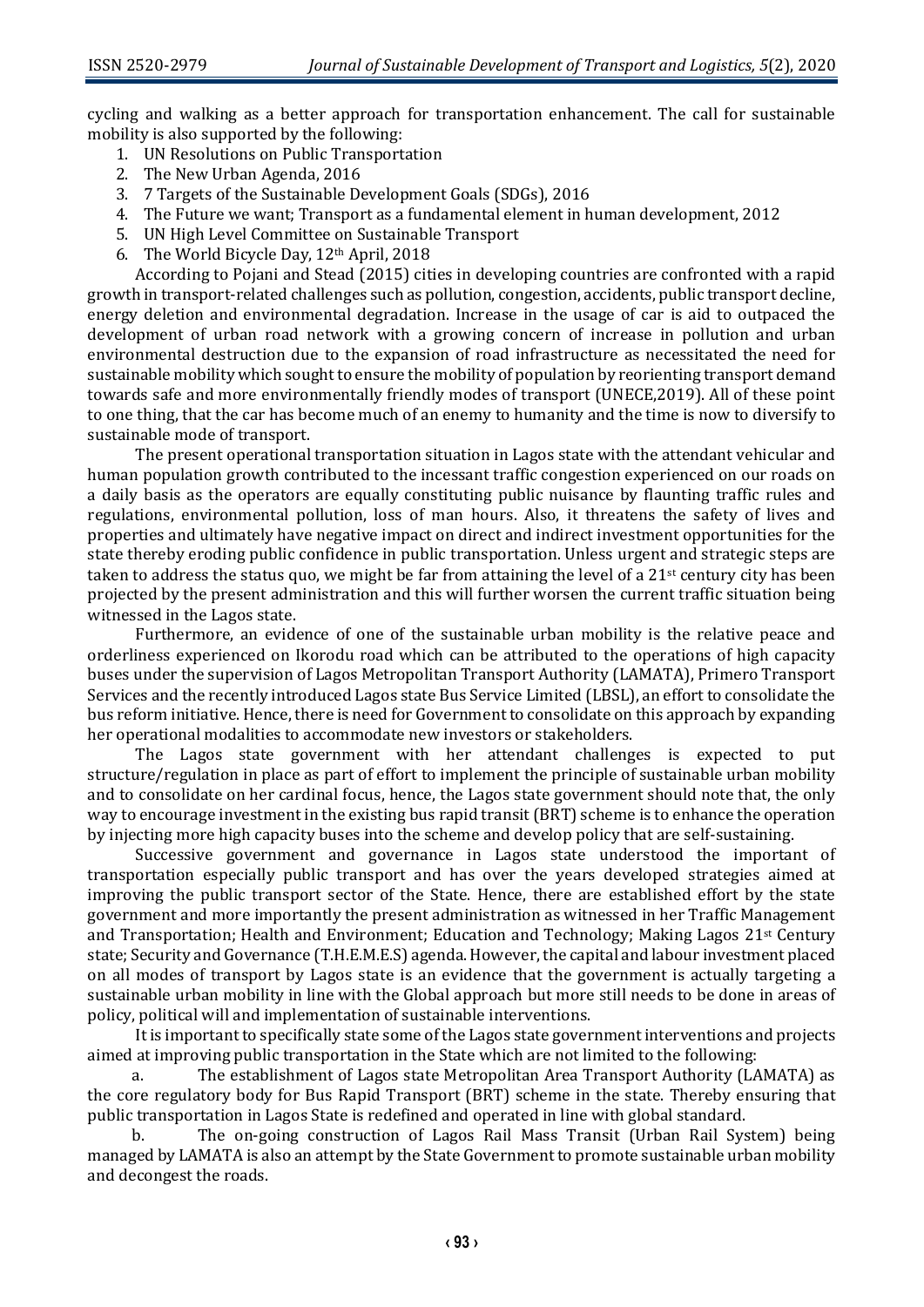c. The development on non-motorized transport policy by the Lagos State Government in a bid to promote non-motorized transport and achieve zero pedestrian death in the State. This when fully implemented will see pedestrian and cyclists frequently walk and ride simultaneously on the carriage way sharing same road with motorized transport.

d. The re-engineering and re-vitalization of water transportation in the State especially the on-going interventions by Lagos State Water Authority (LASWA), Lagos State Ferry Service (LAGFERRY).

e. Continuous and consistent maintenance of roads, Construction of new ones, Expansion of road networks, re-configuration of roundabouts, Installation of road furniture, signage, signals and other infrastructures within the State.

Consequent upon the Lagos state interventions and investment in the public transportation, the situation is still not giving the expected result as individual still want to have control over their journeys (i.e. a situation where the member of the public want to drive their individual cars) thereby compounding traffic situation despite government effort of over the years. Hence, the need for a more concerted effort as it relates to policy formulation, pronouncement and political will to implement the sustainable urban mobility plans.

# **6. Sustainable urban mobility and strategies**

It is pertinent to mention the 10 principles of sustainable urban mobility to capture Government strategies and initiative towards achieving them and they are as follows:

- i.Developing Transit-Oriented cities
- ii. Planning dense and human scale cities
- iii. Optimizing the road network and its use
- iv. Encouraging walking and cycling
- v. Controlling vehicle-use
- vi. Implementing transit improvements
- vii. Managing parking
- viii. Promoting clean vehicles
- ix. Communicating solutions
- x. Approaching the challenges comprehensively.

In respect to the above stated principles, model for sustainable urban mobility is expected to cover bus rapid transport, light rail, tram, electrification, cycling and walking. Furthermore, some of the essential benefits of adopting sustainable urban mobility to solve the challenges of our increasing urbanization and motorization include the following:

- a. Reduction in road congestion
- b. Reduction in travel/journey time,
- c. Promotion of safe and convenient means for movement,
- d. Reduction in pollution and improved healthier environment,
- e. Facilitation of intermodal transport system.

To transit from the existing transportation system to a sustainable mobility plan, the following strategies are required:

- i. We need to start building cities for people who are the original owners and stop building cities for cars,
- ii. Develop policies on population growth and address urbanization (that is, control of child birth),
- iii. Provision of transport facilities that cater for persons living with disability, elderly and other vulnerable members of the society,
- iv. Massive investment in infrastructure provision.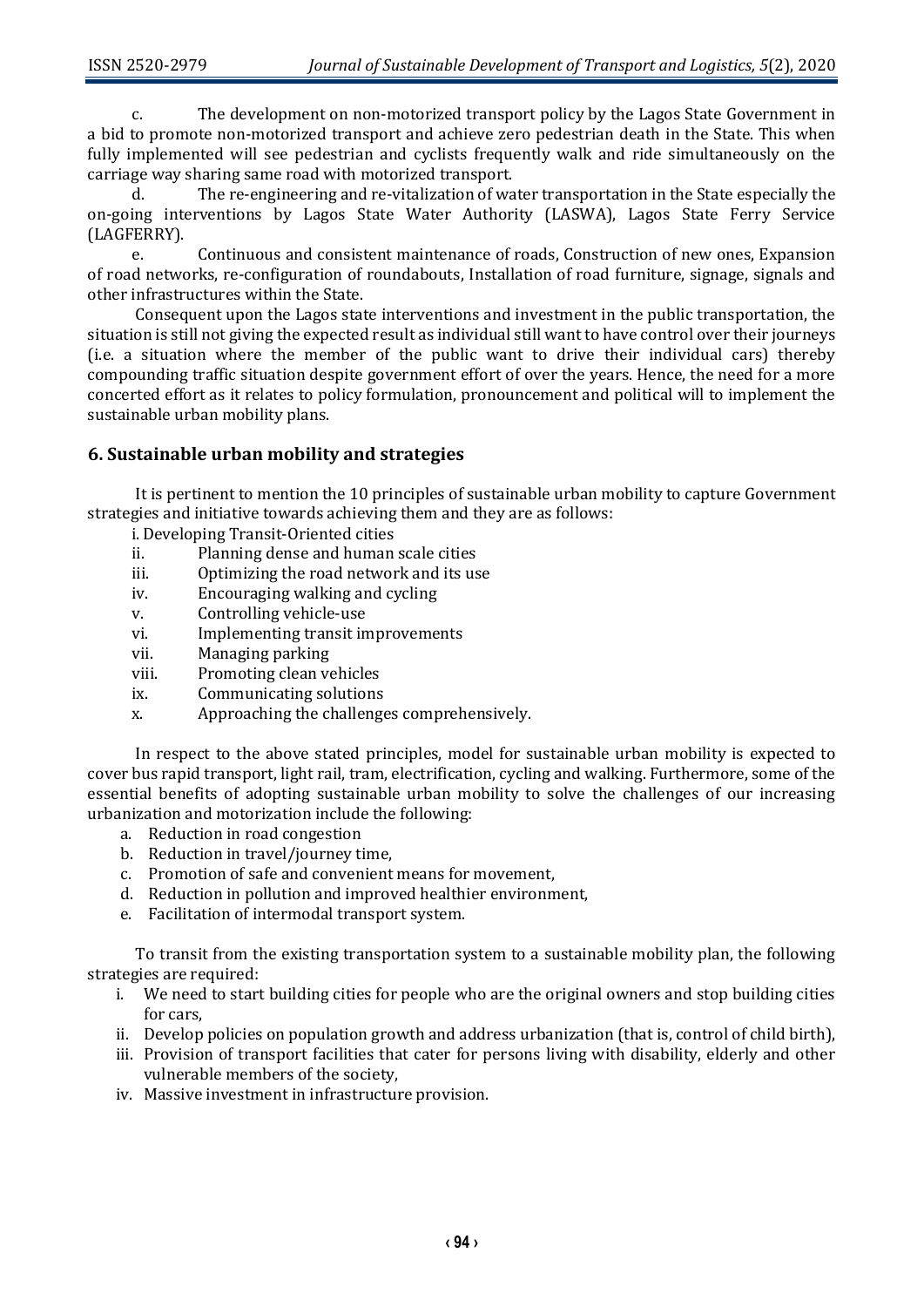# **7. Global comparism of applicable sustainable urban mobility**

It is pertinent to highlights and compare some major cities/countries around the world that has adopted the sustainable urban mobility principles in a bid to provide efficient transportation system for their growing population. This comparism is clearly shown in Table 1 below.

| Table 1: Comparism of sustainable urban mobility of some selected countries |                                       |                            |                            |                             |  |
|-----------------------------------------------------------------------------|---------------------------------------|----------------------------|----------------------------|-----------------------------|--|
| S/N                                                                         | Country                               | <b>Cycling And Walking</b> | <b>High Capacity</b>       | <b>Restriction Of Small</b> |  |
|                                                                             |                                       | (Non-Motorized             | <b>Vehicles Operations</b> | Capacity Vehicles On        |  |
|                                                                             |                                       | Transport)                 |                            | Major Roads (Limited        |  |
|                                                                             |                                       |                            |                            | <b>Vehicles Movement)</b>   |  |
|                                                                             | Kenya (Nairobi)                       | <b>YES</b>                 | <b>YES</b>                 | <b>YES</b>                  |  |
| 2                                                                           | Uganda (Kampala)                      | <b>YES</b>                 | <b>YES</b>                 | <b>YES</b>                  |  |
| 3                                                                           | Ghana (Accra)                         | <b>YES</b>                 | <b>YES</b>                 | <b>YES</b>                  |  |
| 4                                                                           | (Rio)<br><b>Belo</b><br>Brazil<br>and | <b>YES</b>                 | <b>YES</b>                 | <b>YES</b>                  |  |
|                                                                             | Horizonte)                            |                            |                            |                             |  |
| 5                                                                           | England                               | <b>YES</b>                 | <b>YES</b>                 | <b>YES</b>                  |  |
| 6                                                                           | Tanzania(Dar es Salam)                | <b>YES</b>                 | <b>YES</b>                 | <b>YES</b>                  |  |
|                                                                             | France                                | <b>YES</b>                 | <b>YES</b>                 | <b>YES</b>                  |  |
| 8                                                                           | (Casablanca<br>and<br>Morocco         | <b>YES</b>                 | <b>YES</b>                 | <b>YES</b>                  |  |
|                                                                             | Rabat-Sale)                           |                            |                            |                             |  |
| 9                                                                           | USA (New York)                        | <b>YES</b>                 | <b>YES</b>                 | YES                         |  |

# **8. Recommendations**

Challenges associated with urbanization could be addressed by adopting the following recommendations/approaches:

- a. A shift in transport mode and policies that promote the use of public transport through the establishment of metropolitan transport system (a case of LAMATA) and Light Rail systems (Blue and Red lines),
- b. Consolidate the interests of various stakeholders in the urban mobility sector, thereby minimizing complexities,
- c. Adopting Intermodal transport system through the revitalization of other modes of transportation (i.e. rail and inland water transport),
- d. Effective planning of transport route (i.e. urbanized areas with effective public transport, network) by restricting small capacity buses to accommodate high capacity vehicles,
- e. Encourage non-motorize transport in order to improve traffic flow and promote cleaner environment (i.e. walking and cycling for last mile transport),
- f. Implement the principle of urban mobility,
- g. Implement transport policies, guidelines and a long term urban mobility network plan,
- h. Government should employ a policy where car sharing will be adopted for routes where road constructions are on-going. This is in a bid to reduce the number of vehicles on such routes,
- i. Subject to above, Government across boards should deploy more high capacity buses that are efficient and effective to areas in a bid to discourage individual vehicles on such routes and encourage public transportation,
- j. Enforcement of traffic rules and regulation.

# **8.1. Proposed interventions**

In addition to the above stated recommendations, this study is proposing the following specific measures for sustainable mobility in Lagos state on a short/medium and long term basis.

#### **Short/Medium Term Plan "A"**

i. The Lagos State Government is expected to open up relationship with critical high capacity public transport operators in a bid to audit their operations and capacities to meet up with the State transport demand and subsequently develop a model for expansion in order to capture the deficit.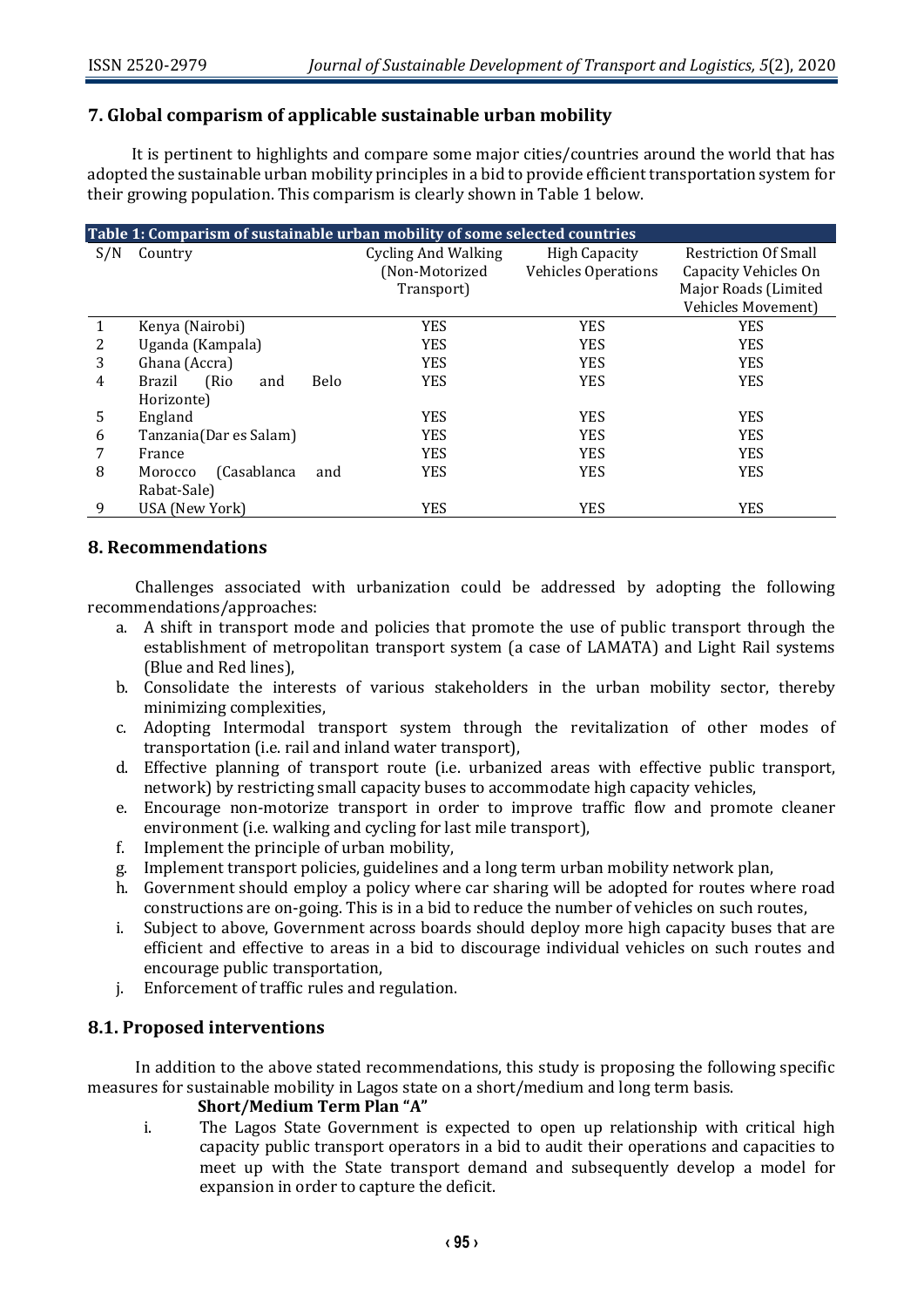- ii. On the implementation of "1" above, there will be need to immediately engage Transport Unions (National Union of Road Transport Workers(NURTW) and Road Transport Employers Association of Nigeria(RTEAN)) on the need to restrict the operations of mini-buses "Danfo" from the concerned major roads to inner roads/routes.
- iii. The audit and expansion scheme shall be for three months (i.e. High capacity vehicle operations for concerned major routes and "Danfo" for inner roads/routes).
- iv. Creation of public awareness/enlightenment through media.
- v. Engagement and partnership with relevant stakeholders on the enforcement of the scheme.

# **Short/Medium Term Plan "B"**

- i. (If) Government and her stakeholders (road transport operators, road transport unions, etc.) cannot meet up with the carriage capacity, the operation shall be such that only high capacity vehicles will operate on the major roads/routes and restrict mini buses "Danfo" to inner roads only.
- ii. (If) the above mentioned stakeholders cannot meet up with the carriage capacity, the operations shall be for peak and off- peak period (i.e. the high capacity vehicle will operate during peak period in the morning and evening "5am-10am/4pm-10pm" and mini buses "Danfo" will operate during off-peak period "10am-4pm and 10pm-4am").

# **Long Term Plan**

- i. Engage relevant Ministry, Department and Agencies (MDAs) to accommodate the various non-motorist lanes in certain road projects that requires them (i.e. cycling and pedestrians' lane) in a bid to promote sustainable urban mobility,
- ii. Engage critical stakeholders on the swift implementation of the programme.
- iii. Engage private sectors on the operation of public transportation in the state by coming on board with only high capacity buses in a bid to phase out "Danfo" from all major roads/routes.
- iv. The programme should be implemented in phases with priority on the corridors with much traffic concerns.
- v. "Danfo" and other small capacity buses operations should be permanently restricted to inner routes when all major roads in the state are fully covered by the scheme.
- vi. The operators should be licenced in line with best practice and the Government existing regulations and extant Laws.
- vii. Strict compliance to the proposed operations and imposed movement/congestion tax on "Danfo"/small capacity buses that wishes to ply the restricted route at any point in time (i.e. that is small capacity commuter vehicles on "chartered operation").

# **9. Conclusion**

Urbanization is occurring rapidly as a result of unprecedented migration from other states to Lagos state. The rate of urbanization and motorization in Lagos state present a great deal of concern as the transport infrastructure and services are at levels that cannot support the growing population. Also, adequate provisions are yet to be made in respectto non-motorized mobility in the state and the existing bus public transport is highly fragmented with multiple private operators, operating the small buses of poor quality in an unregulated environment. It must be noted that for Lagos state to overcome the challenges posed by urbanization and achieve sustainable mobility the interventions as proposed in this study should be applied.

# **Funding**

The authors received no direct funding for this research.